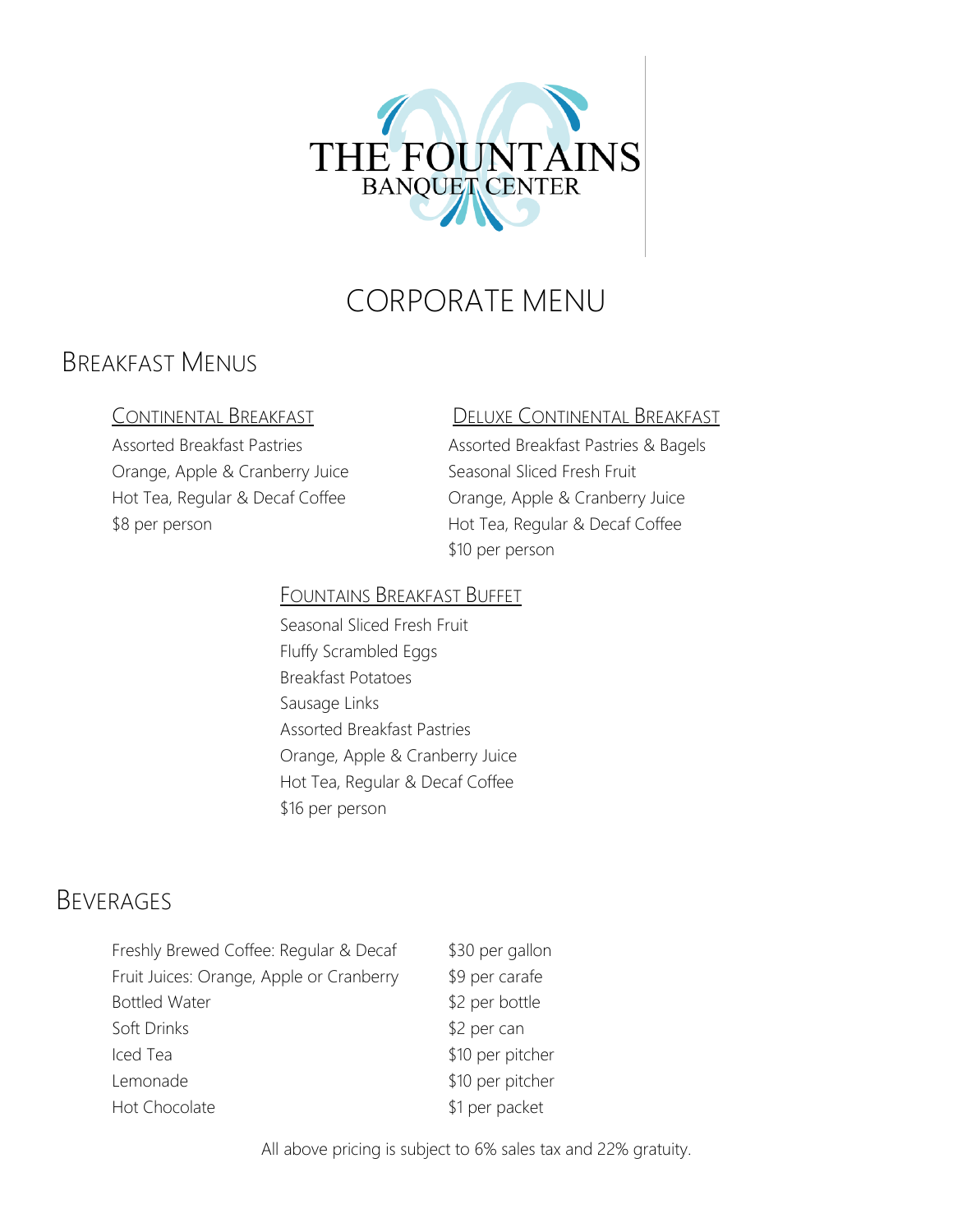

## LUNCHEON MENUS

### PLATED CROISSANT SANDWICH

Your choice of ham & cheddar, turkey & swiss or chicken salad on a fresh croissant with lettuce and tomato. Served with homemade potato salad or chips, coffee & iced tea. \$14 per person

#### FOUNTAINS CLUB WRAP

Shaved turkey and ham, with cheese, bacon, lettuce, tomato and mayo. Served with homemade potato salad or chips, coffee & iced tea. \$15 per person

#### CHICKEN CAESAR WRAP

Grilled chicken breast, romaine lettuce, parmesan cheese and Caesar dressing. Served with homemade potato salad or chips, coffee & iced tea. \$14 per person

#### MINI SANDWICH BUFFET

Mini turkey and ham sandwiches, served with garden salad, pasta salad, chips, coffee and iced tea. \$16 per person

#### DELI BUFFET

Create your own sandwich with turkey, ham & chicken salad, assorted cheese, lettuce, tomato and condiments, accompanied by your choice of three homemade salads, chips, coffee and iced tea. \$18 per person

#### HOT LUNCHEON BUFFET

Your choice of two hot entrees, three side dishes, rolls and butter, coffee and iced tea. \$21 per person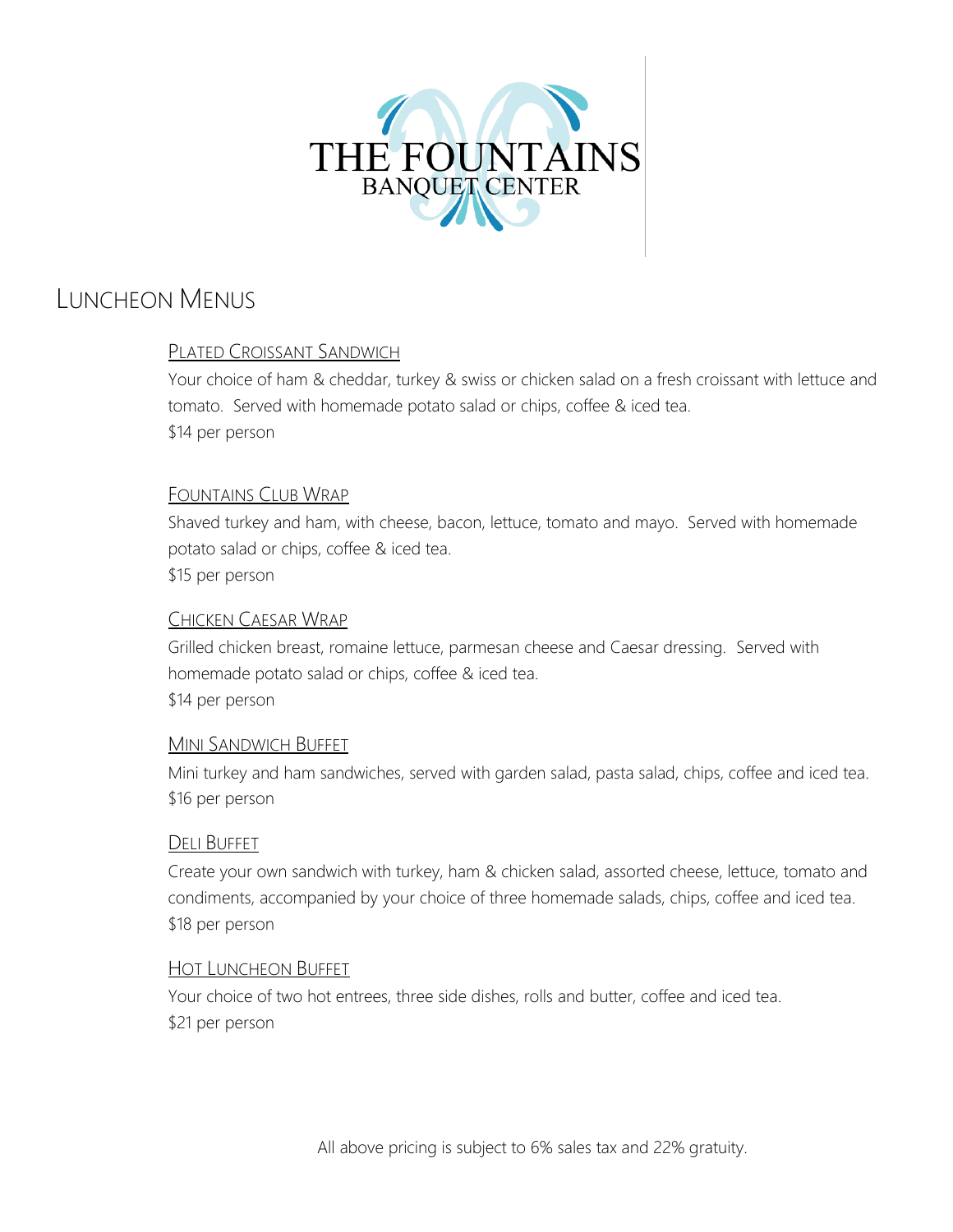

## MEETING BREAKS

#### SWEET TREATS

Freshly baked assorted cookies, brownies, soft drinks, bottled water, coffee & tea \$8.00 per person

CHIPS & DIPS Tortilla chips with salsa, sour cream, queso, soft drinks & bottled water \$7.00 per person

#### ENERGIZER BREAK

Fresh whole fruit, assorted granola bars, cheese & crackers, energy drinks & bottled water \$10.00 per person

#### CHEESE & VEGETABLE DISPLAY

Display of assorted cheeses with crackers, fresh vegetables with dip, soft drinks & bottled water \$9.00 per person

#### GOURMET DIP DUO

Fresh bruschetta and hummus with garlic crostini, soft drinks & bottled water \$7.00 per person

### A'LA CARTE

| Assorted Danish                      | \$22 per dozen | Potato Chips & Onion Dip | \$3 per person |
|--------------------------------------|----------------|--------------------------|----------------|
| Assorted Muffins                     | \$22 per dozen | Tortilla Chips & Salsa   | \$3 per person |
| Bagels/ Cream Cheese \$22 per dozen  |                | Classic Trail Mix        | \$16 per pound |
| Assorted Yogurt                      | $$3$ each      | Mixed Nuts               | \$18 per pound |
| Whole Fresh Fruit                    | \$2 per piece  | Mini Pretzels            | \$10 per pound |
| Freshly Baked Cookies \$22 per dozen |                | Gardetto's Pub Mix       | \$15 per pound |
| Chocolate Brownies                   | \$22 per dozen | Granola Bars             | \$16 per dozen |

All above pricing is subject to 6% sales tax and 22% gratuity.